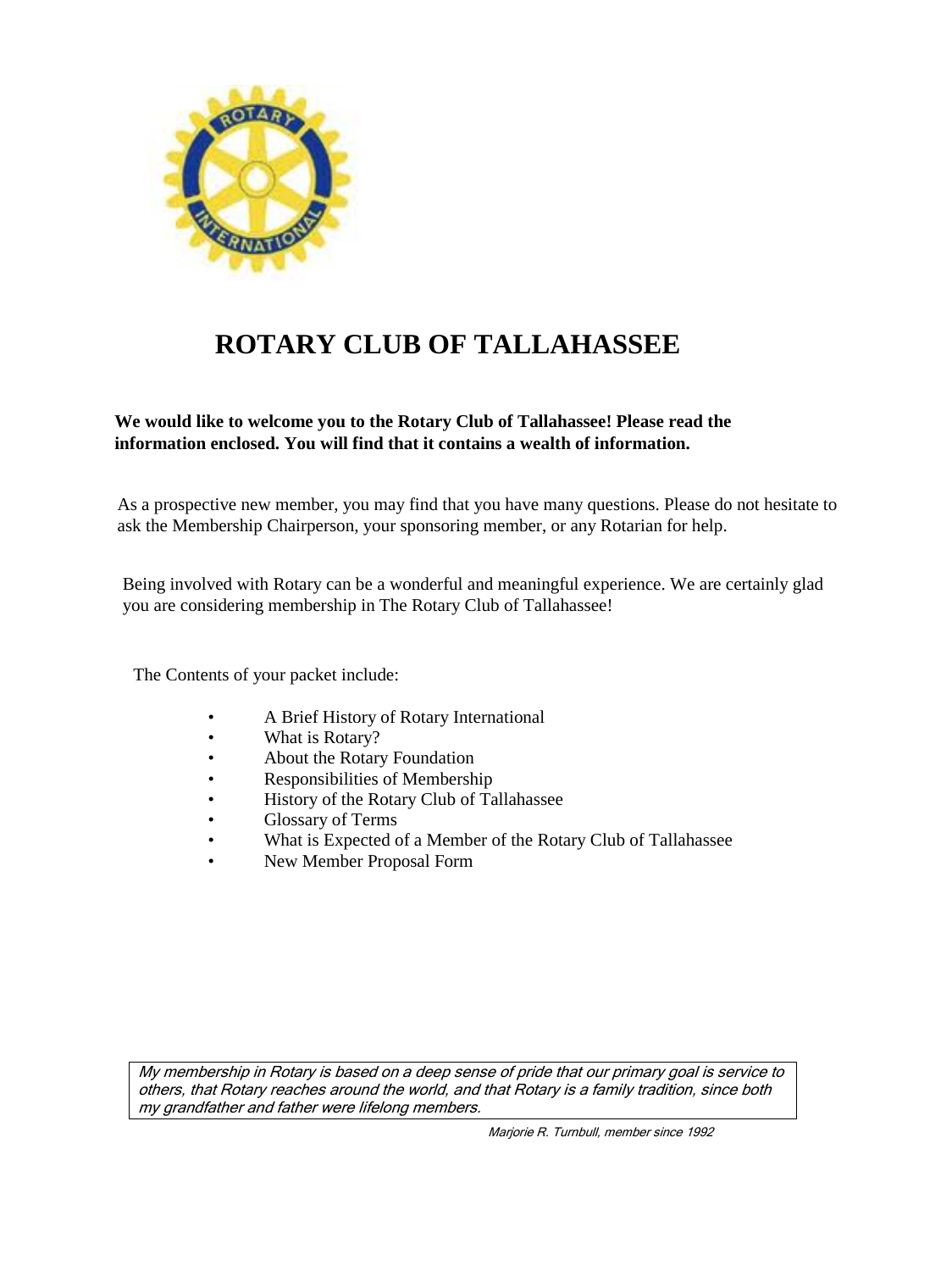# **A Brief History of Rotary International**

The world's first service club, the Rotary Club of Chicago, Illinois, USA, was formed on 23 February 1905 by Paul P. Harris, an attorney who wished to recapture in a professional club the same friendly spirit he had felt in the small towns of his youth. The name "Rotary" derived from the early practice of rotating meetings among members' offices.

Rotary's popularity spread throughout the United States in the decade that followed; clubs were chartered from San Francisco to New York. By 1921, Rotary clubs had been formed on six continents, and the organization adopted the name Rotary International a year later.

As Rotary grew, its mission expanded beyond serving the professional and social interests of club members. Rotarians began pooling their resources and contributing their talents to help serve communities in need. The organization's dedication to this ideal is best expressed in its principal motto, "Service above Self." Rotary also later embraced a code of ethics, *The Four-Way Test*, which has been translated into hundreds of languages.

In 1985, Rotary made a historic commitment to immunize all of the world's children against polio. Working in partnership with nongovernmental organizations and national governments through its PolioPlus program, Rotary is the largest private-sector contributor to the global polio eradication campaign. Rotarians have mobilized hundreds of thousands of PolioPlus volunteers and have immunized more than one billion children worldwide.

As it approached the dawn of the  $21^{\degree}$  century, Rotary worked to meet the changing needs of society, expanding its service effort to address such pressing issues as environmental degradation, illiteracy, world hunger and children at risk. The organization admitted women for the first time (worldwide) in 1989 and claims more than 215,000 women in its ranks today. Following the collapse of the Berlin Wall and the dissolution of the Soviet Union, Rotary clubs were formed or re-established throughout Central and Eastern Europe. Today 1.2 million Rotarians belong to some 34,000 Rotary clubs in over 200 countries.

*I originally joined Rotary for the business contacts. I am a Rotarian today because I want to make a difference in the world and the wonderful fellowship that being a Rotarian brings. Brett Ketcham, member since 2001*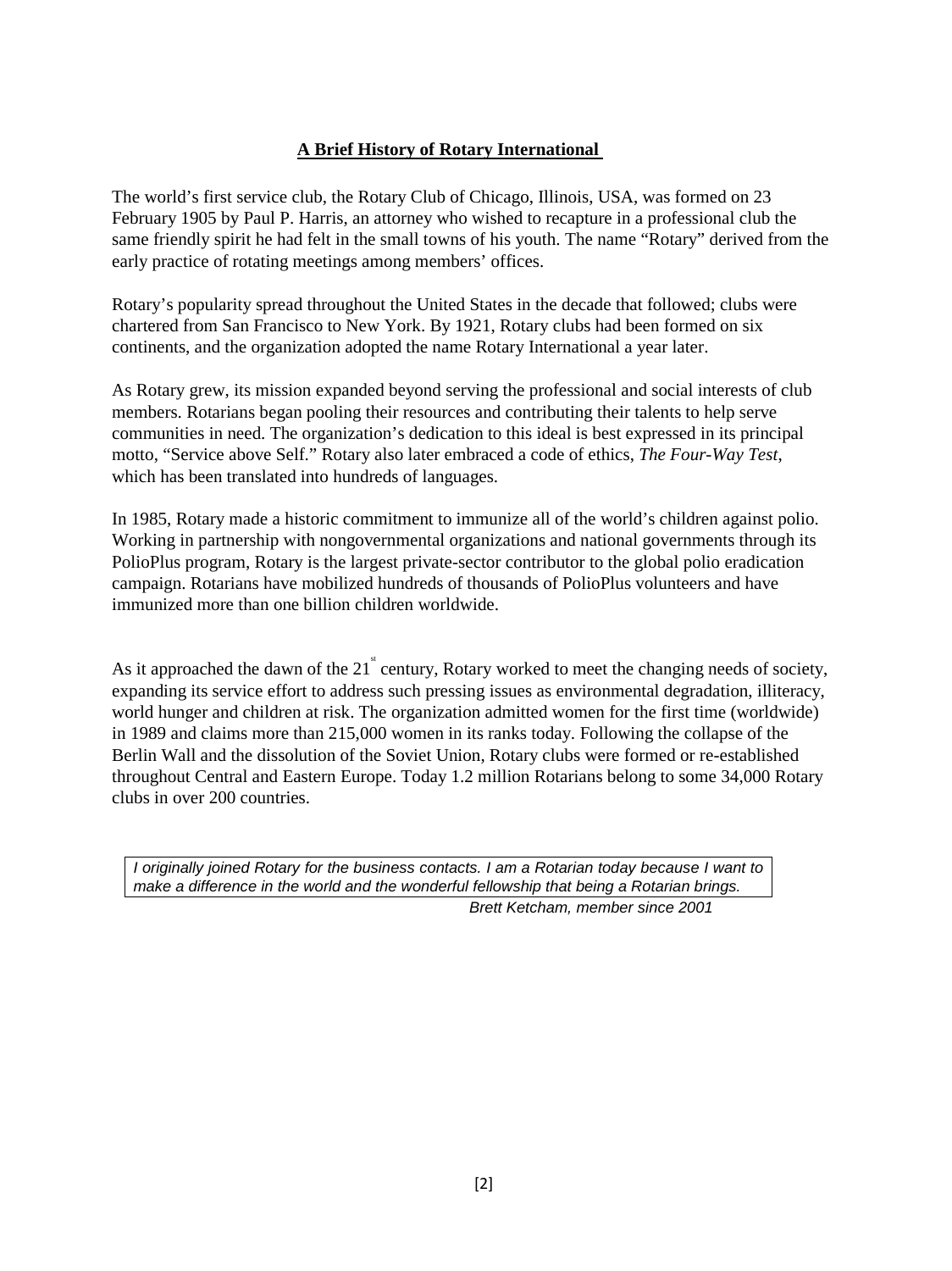#### **What is Rotary?**

Rotary is a worldwide organization of business and professional leaders that provides humanitarian services, encourages high ethical standards in all vocations, and helps build goodwill and peace in the world. Approximately 1.2 million Rotarians belong to more than 34,000 Rotary clubs, located in over 200 countries.

Rotary club membership represents a cross-section of the community's business and professional men and women. The world's Rotary clubs meet weekly and are nonpolitical, nonreligious, and open to all cultures, races and creeds.

*Rotary offers unlimited opportunities of service to others, especially in the international area. Fellowship with Rotarians of high ethical, moral, and professional standards is also very rewarding. I feel blessed to be a Rotarian.* 

*C. Wayne Edwards, member since 1982*

The main objective of Rotary is service – in the community, in the workplace, and throughout the world. Rotarians develop community service projects that address many of today's most critical issues, such as children at risk, poverty and hunger, the environment, illiteracy, and violence. They also support programs for youth, educational opportunities and international exchanges for students, teachers, and other professionals, and vocational career development. The Rotary motto is **"***Service Above Self."*

Although Rotary clubs develop autonomous service programs, all Rotarians worldwide are united in a campaign for the global eradication of polio. Thanks to Rotary and our international partners, the number of polio cases has dropped 99 percent worldwide since 1988. But as long as polio threatens even one child, children everywhere are at risk. Rotary has contributed more than US\$1 billion to the fight to end polio. Rotarians work tirelessly to leverage this investment, acting as advocates among communities and with government leaders to keep them focused on eradication. Rotary's partners include UNICEF, the U.S. Centers for Disease Control and Prevention, the World Health Organization, and the Bill & Melinda Gates Foundation.

*I joined Rotary for the fellowship and business exposure. I became more involved after seeing firsthand all of the service we provide.* 

*George Avant, member since 1987*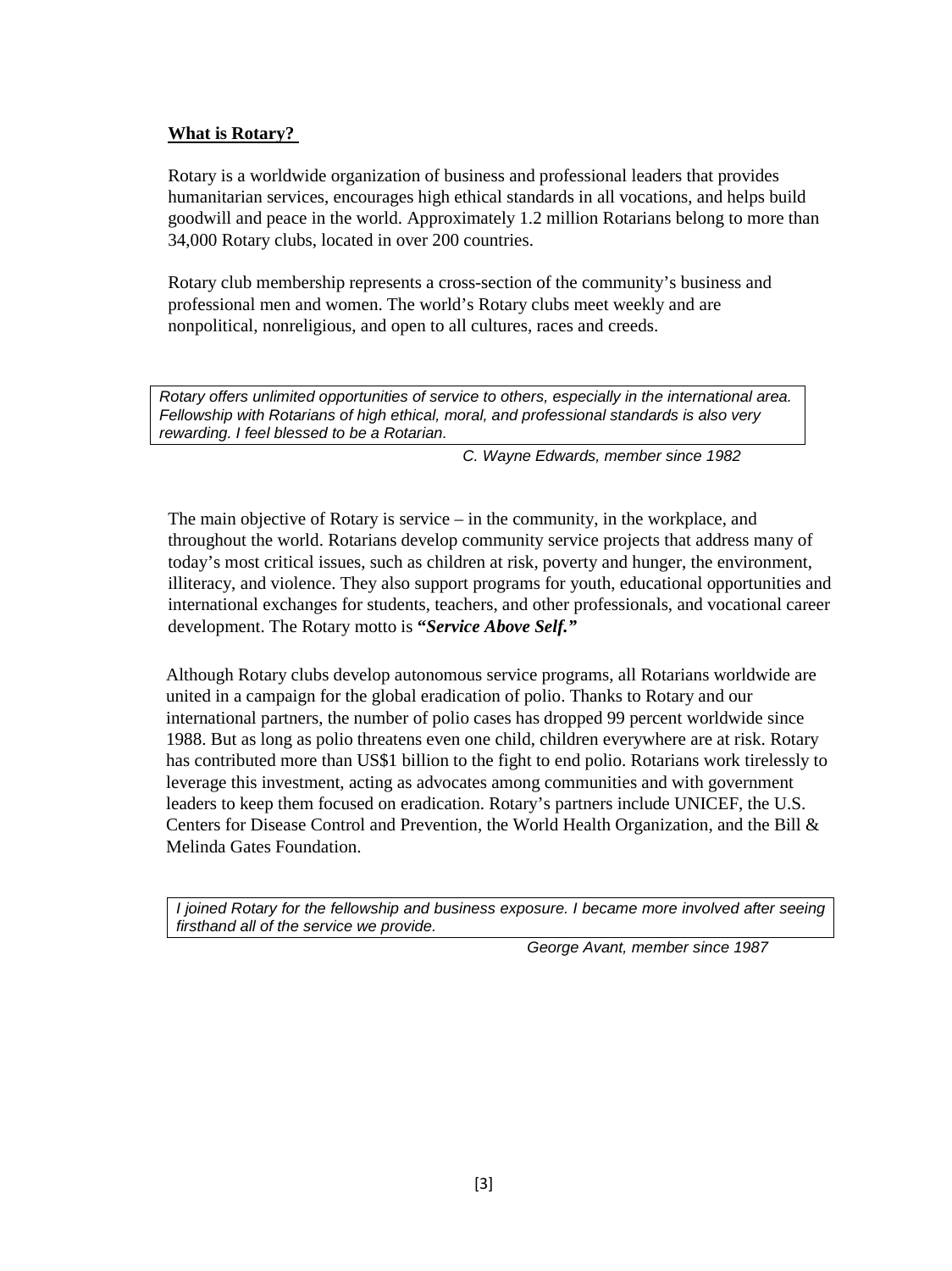#### **About The Rotary Foundation**

The Rotary Foundation (TRF) is a not-for-profit corporation that supports the efforts of Rotary International to achieve world understanding and peace through international humanitarian, educational, and cultural exchange programs. It is supported solely by voluntary contributions from Rotarians and friends of TRF who share its vision of a better world.

The Foundation was created in 1917 by Rotary International's sixth president, Arch C. Klumph, as an endowment fund for Rotary "to do good in the world." It has grown from an initial contribution of US\$26.50 to more than US\$106 million contributed in 2003-04. Its event-filled history is a story of Rotarians learning the value of service to humanity.

The Foundation's Humanitarian Programs fund international Rotary club and district projects to improve the quality of life, providing health care, clean water, food, education and other essential needs primarily in the developing world. One of the major Humanitarian Programs is PolioPlus, which seeks to eradicate the polio virus worldwide. Through its Educational Program, the foundation provides funding for some 1,200 students to study abroad each year. Grants are also awarded to university teachers to teach in developing countries and for exchange of business and professional people. Former participants in The Foundation's programs have the opportunity to continue their affiliation with Rotary as Foundation Alumni.

For more information on current Foundation program awards and financial status see the Rotary Foundation Fact Card and the Rotary Foundation Annual report, both of which are available for download at www.rotary.org.

*I became a Rotarian because my law partner, Will Oven, invited me. I remain a Rotarian after 21 years because I believe in its principles and I enjoy the friendships forged. Rotary offers so many opportunities to be a better person, and to leave this world a little better place.* 

*Terry Lewis, member since 1984*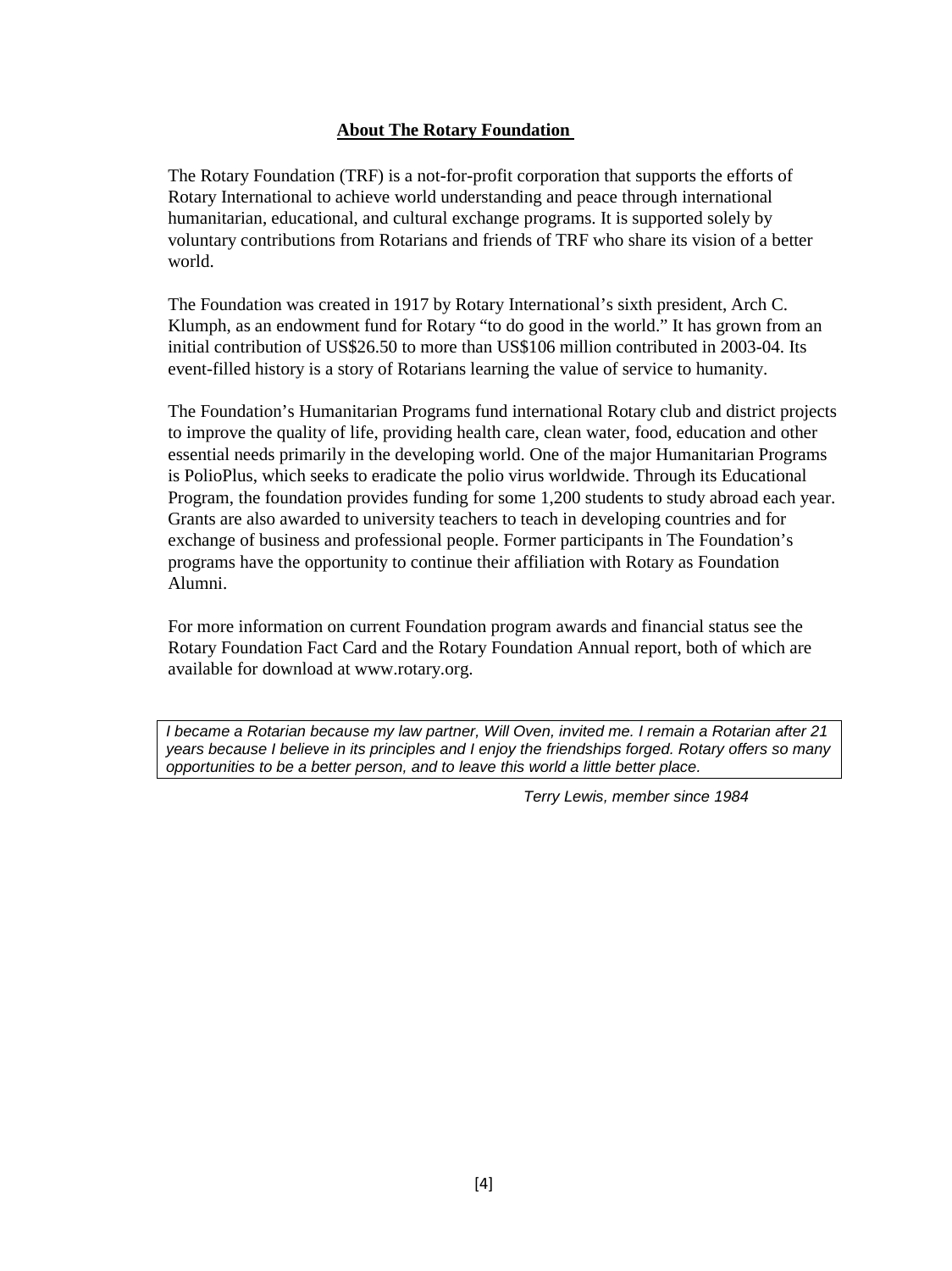### **Responsibilities of Membership**

Members are expected to attend weekly programs of the club. Opportunities to make up attendance include attending the regular meeting of another Rotary club, attending various other Rotary meetings, participating in a club service project authorized by the club board of directors, or online makeups. Members are required to pay annual dues to their clubs, their districts, and to Rotary International. Members are expected to participate in local or international activities or projects of their Rotary club. Clubs encourage members to aspire to leadership or committee roles within their clubs.

#### **Meeting Makeup**

One of the many benefits of Rotary club membership is the luxury of being able to travel the world and never miss a weekly meeting. Club members are welcome and encouraged to visit clubs while traveling to make up the meeting missed back home.

Rotarians often ask what options exist if there is not a club in the area of travel or if the member is home, but an emergency causes him or her to miss a meeting. One option is to attend a regular meeting of a local Rotaract or Interact club, Rotary Community Corps, or Rotary Fellowship. According to Article VIII, Section 1A of the Standard Rotary Club Constitution, attending one of these meetings counts as a makeup. Another option is to spend 30 minutes participating in an interactive activity on a Rotary e-club Web site. Rotary international has approved the request of 27 clubs to form virtual or electronic locations. A visit to one of these e-clubs will satisfy a club member's make-up requirement. Also read "E-clubs forge new path for Rotary," a Web exclusive feature story about Rotary e-clubs and their members.

> http://www.rotaryeclubone.org http://www.rotaryeclubny1.com http://www.rotaryeclubsouthwest.org http://www.rotaryeclub7890.org http://www.rotaryeclub3310.org/index.asp http://www.rotaryeclubzante.gr (Greek and English) http://www.rotary4500.org.br/html (Portuguese)

#### **Club Dues**

Dues vary from club to club depending on the type of club. Rotary has breakfast clubs, lunch clubs, and after-hours clubs. The Rotary Club of Tallahassee is a lunch club. We meet every Wednesday; the buffet opens at 11:30 and the meeting is 12:15 - 1:15. Our meetings are located in the Grand Ballroom of the FSU Alumni Association building. **Dues are \$800 per year, billed semi-annually, at \$400, which include weekly lunches. Automatic Debit installment payment options are also available.**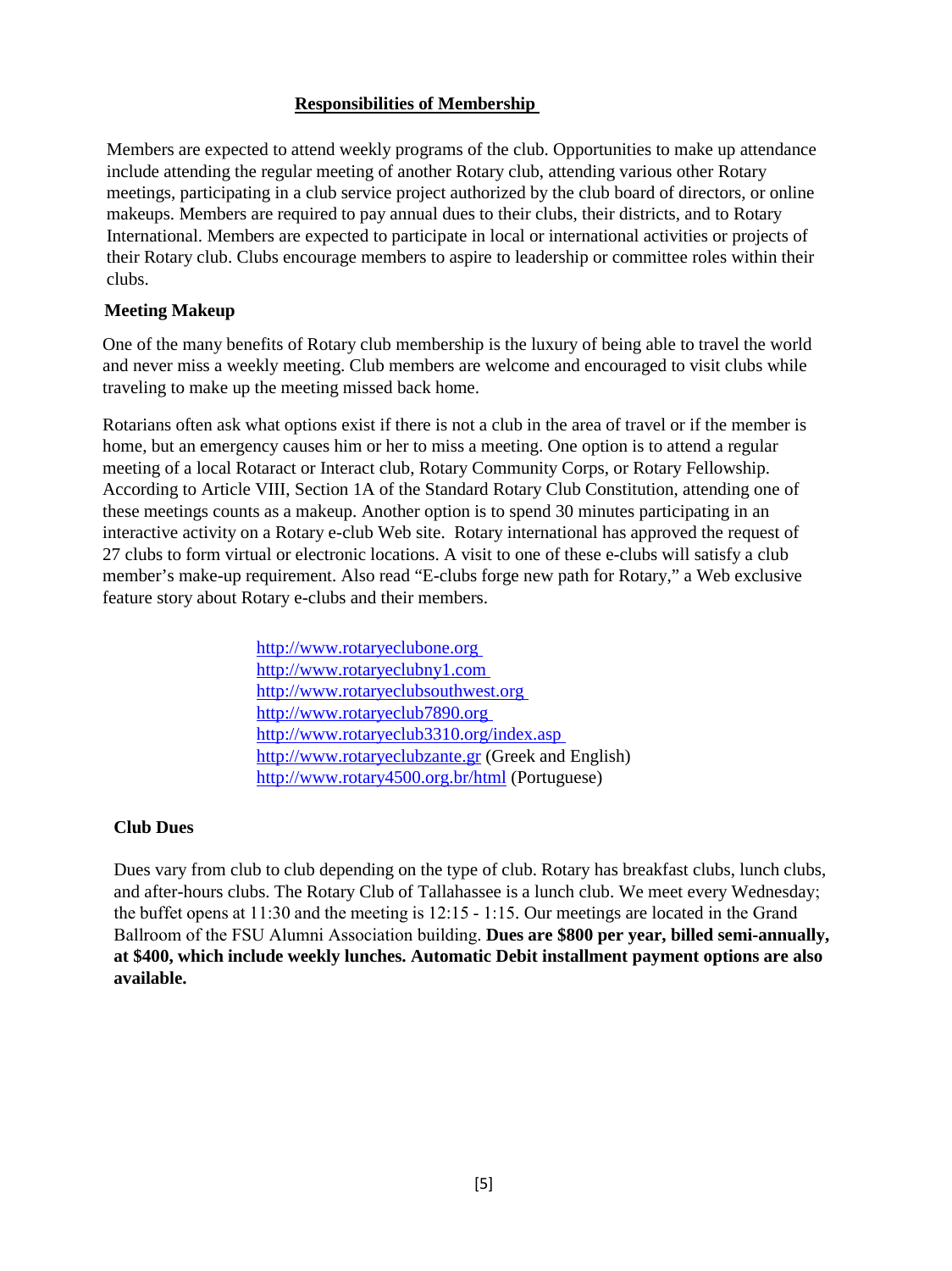#### **History of the Rotary Club of Tallahassee**

The following is an excerpt from "*Tallahassee Rotary Club, The First 75 Years*" by David A. Avant, Jr., which every new member receives as a welcoming gift. It is taken from the foreword by Dr. J. Stanley Marshall:

*"The fabric of our lives contains the threads of many organizations which engage us along the way – houses of worship, clubs, fraternal organizations, college and university alumni associations, community volunteer groups. They often influence us in important ways, even as they reflect the values and beliefs of their members.*

*Such is the relationship of the Rotary Club of Tallahassee and its members. Our club, by the judgment of many people – both members and non-members – occupies a special place in this community. It is the oldest and largest service club in Tallahassee; but more to the point, it reveals through its long record of service what is important to its members and to their view of the community and its needs."* 

The Rotary Club of Tallahassee was chartered on November 10, 1922, with the following officers: President, Dr. Fred C. Moor; Vice President, John G. Kellum; Secretary, F.B. Winthrop; Treasurer, John Choate. Early members included such well-known names as R. A Gray, J. W. Collins, Dr. W. E. Van Brunt, R. W. Gramling, Lewis M. Lively and L.A. (Steve) Yates. From the time it was built in 1927 until the move to the Civic Center in the early '80s, Rotary meetings were held at the Floridan Hotel.

Today's members hold a wide variety of classifications in many different vocations: teachers, doctors, lawyers, merchants, ministers, government officials and judges to name a few.

The following quote is from the same source and by the author in his introduction:

*"I would have never become so intimately acquainted with so many fine people in so many diverse and interesting fields, had it not been for Rotary. … I look forward with keen anticipation to the future. Each new day is the greatest day of my life."*

I urge you to read the entire book to better understand the heritage you as a new member are inheriting. You will be better equipped to help build the future that David Avant looked forward to so keenly.

*I joined Rotary because I felt I could add to the efforts to improve the lives of those less*  fortunate than most. I have since found the opportunities to do this unlimited. Beyond that, the *fellowship, level of talent, and diverse professional backgrounds are perhaps unparalleled in any similar organization.* 

*Leon Gilchrist, member since 1984*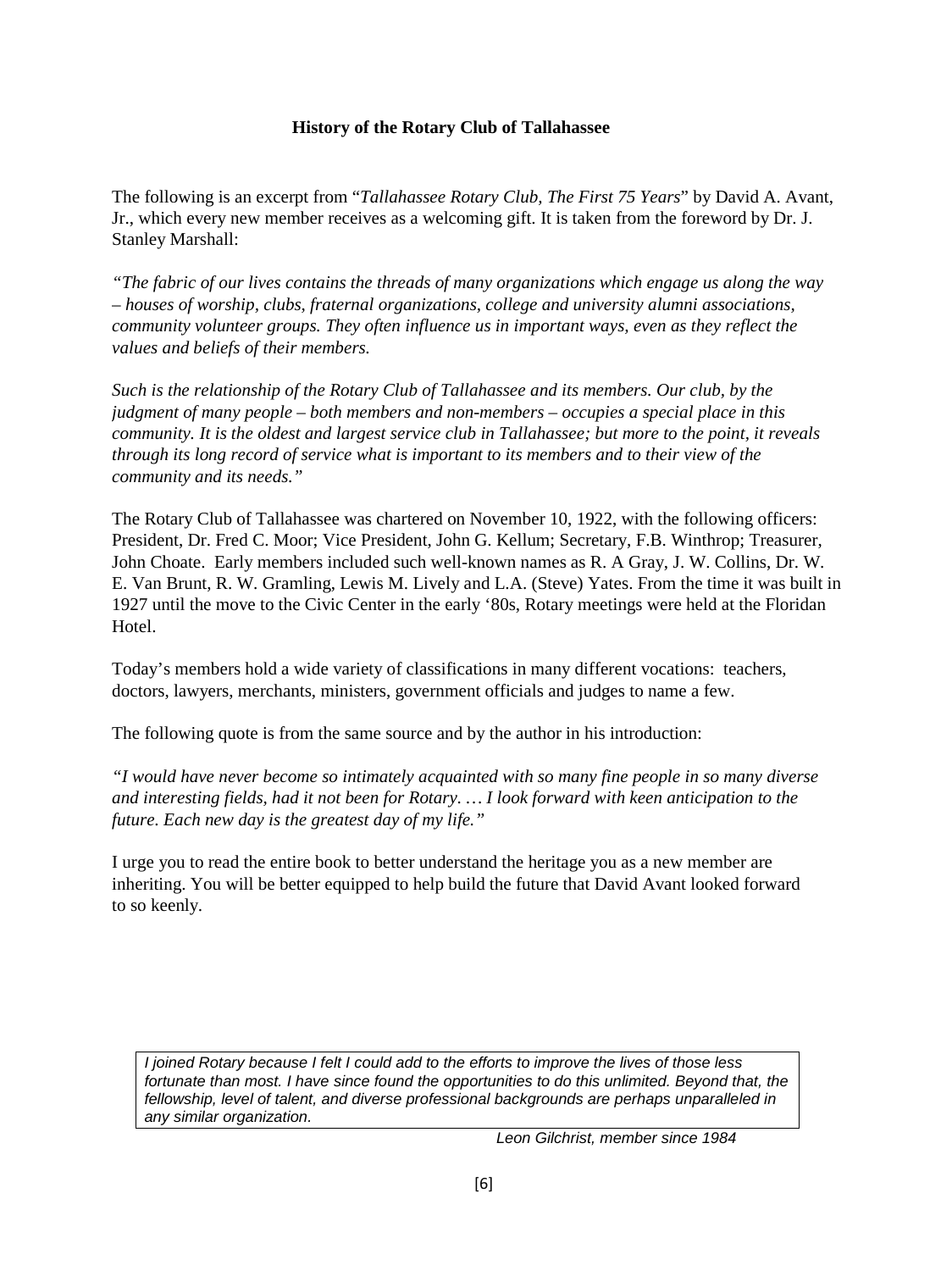# **Glossary of Terms**

- **Rotary International -** Home office for Rotary located in Evanston, Illinois.
- **Badge -** Name tag worn during meetings, which should not ever leave meeting place.
- **Classifications** Identifies Rotarians business or profession.
- **RYLA -** Rotary Youth Leadership Awards In an informal atmosphere, groups of outstanding young people in the 14-30 age range spend a week in a challenging program designed to enhance personal development, leadership skills, and good citizenship.
- **Rotaract -** College-level Rotary club
- **Interact -** High school-level Rotary club
- **Four-Way Test** A 24-word code of ethics for all Rotarians to follow in their business and professional lives.
- **Club Assembly -** A special meeting usually held quarterly where club business is conducted.
- **New Member Orientation -** A meeting of club officers with incoming members as a formal introduction to Rotary.
- **Board of Directors -** Consist of officers and directors of the club. In the Rotary Club of Tallahassee, officers serve a one-year term and are selected by the President. Directors serve a two-year term and are elected by the membership.
- **President -** Conducts weekly meeting and is an elected position.
- **President-Elect -** President for the following year and board member.
- **Secretary/Treasurer** Keeps membership records, records attendance at meetings, sends out notices of meetings of the club, board, and committees, records and preserves minutes of the meetings.
- **Sergeant-at-Arms Helps maintain orderly and effective Rotary club meetings and** works to prevent any occurrence that might detract from the dignity or prestige of the club.
- **Five Avenues of Service** Club Service, Vocational Service, Community Service, International Service, and New Generations Service.
- **Directors** Board of Directors is its governing body and is comprised of the President, President-Elect, Secretary, Treasurer, and a number of other club members representing avenues of service as specified in club bylaws.
- **Rotodome** Weekly bulletin, containing the biography of the day's speaker, a list of upcoming presentations and events, and other items of interest to the membership.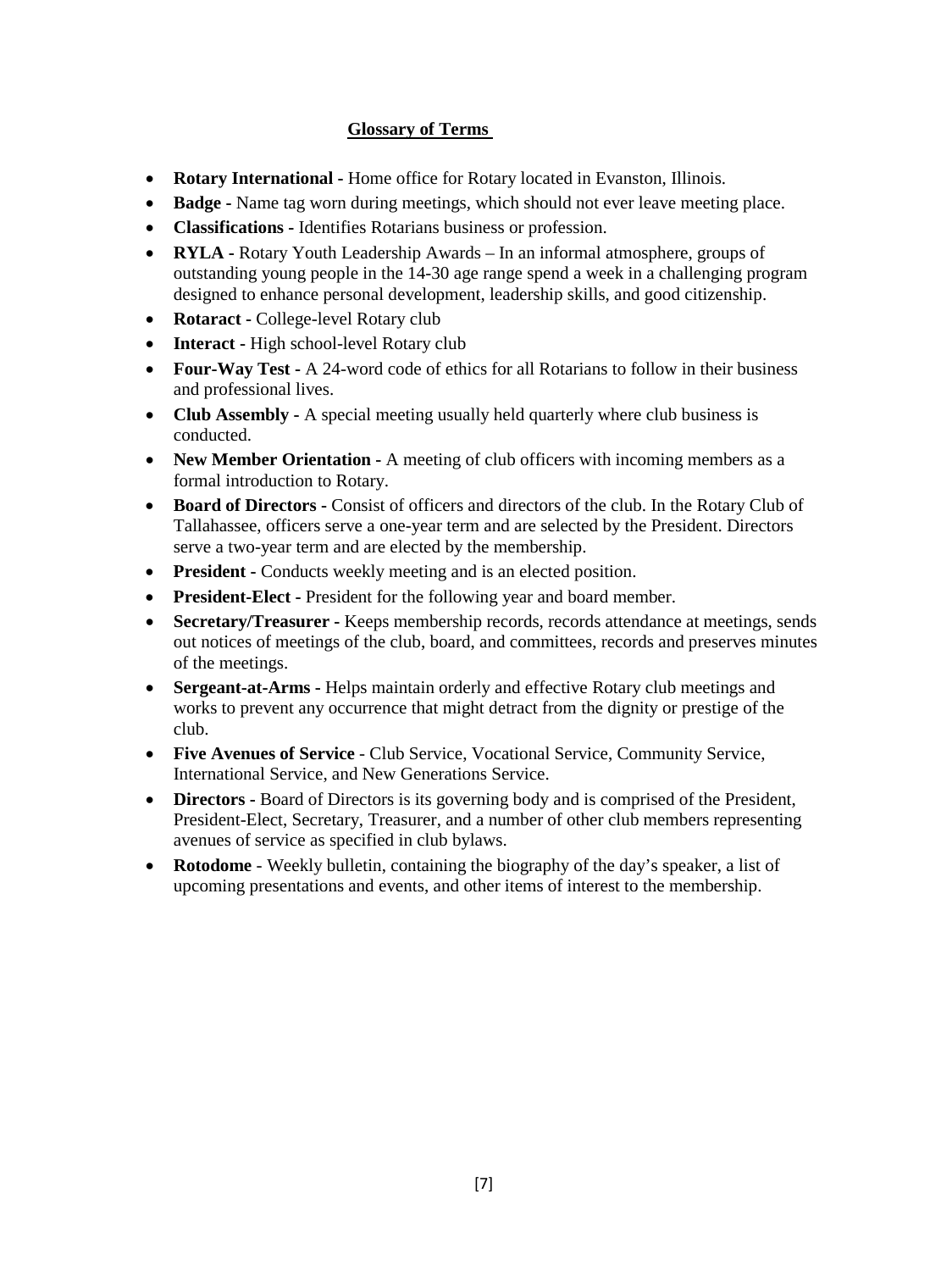#### **WHAT IS EXPECTED OF A MEMBER OF THE ROTARY CLUB OF TALLAHASSEE**

The Rotary Club of Tallahassee was founded in 1922, it has 220 members, and it is the largest service club in the Greater Tallahassee Area. Rotary was founded on the idea of bringing a diverse group of community and business leaders together regularly to help each other and to serve others, always following Rotary's simple Four-Way Test: **Is it the TRUTH? Is it FAIR to all concerned? Will it build GOODWILL and BETTER FRIENDSHIPS? Will it be BENEFICIAL to all concerned?** This is the model our club follows with an emphasis on having a variety of talents, skills, knowledge, and vocations gained through education and experience.

Being invited to become a member of our club is a privilege and with it comes the responsibility to lead in all family, social, and work relationships by following the Rotary Four-Way Test. Every member of our club enjoys attending weekly lunch meetings, developing new friends, gaining knowledge from our weekly programs, and actively helping with the club's service projects. All those proposed for membership in our club must undergo a thorough review to determine their good citizenship, good character, good reputation, and leadership position in their chosen vocations.

Our club has a vision that each member is a self-motivated leader, which results in 220 people who are goal-oriented, who are naturally active members in our club, and who meet the following expectations:

**Regularly attend weekly meetings or make up missed meetings - you will be given instructions on the variety of ways to make up missed meetings;**

- **Volunteer to serve on at least one (1) club subcommittee;**
- **Say "yes" when asked to help with a Rotary project;**
- **Become a Paul Harris Fellow (PHF) by contributing \$1,000 to The Rotary Foundation (TRF) within 5 years of your induction into our club;**
- **Continue supporting The Rotary Foundation after achieving your first PHF by contributing at least \$100 per year to the TRF;**
- **Contribute to our club's annual fundraiser;**
- **Contribute generously to fundraising drives approved by the Board;**
- **Payment of club initiation fee of \$100 upon approval of membership and payment of dues within 30 days of due date (Jan 1, \$400 and July 1, \$400) each year for a total of \$800 per year.**

Rotary Club of Tallahassee officers, directors, and members will be happy to meet with you to talk more about our club and what it means to be a Rotarian. For further information about our club, and our membership chairperson's contact information, please visit our club website at [www.tallahasseerotary.org](http://www.tallahasseerotary.org/rotary/RenderPage.asp?pageid=5047)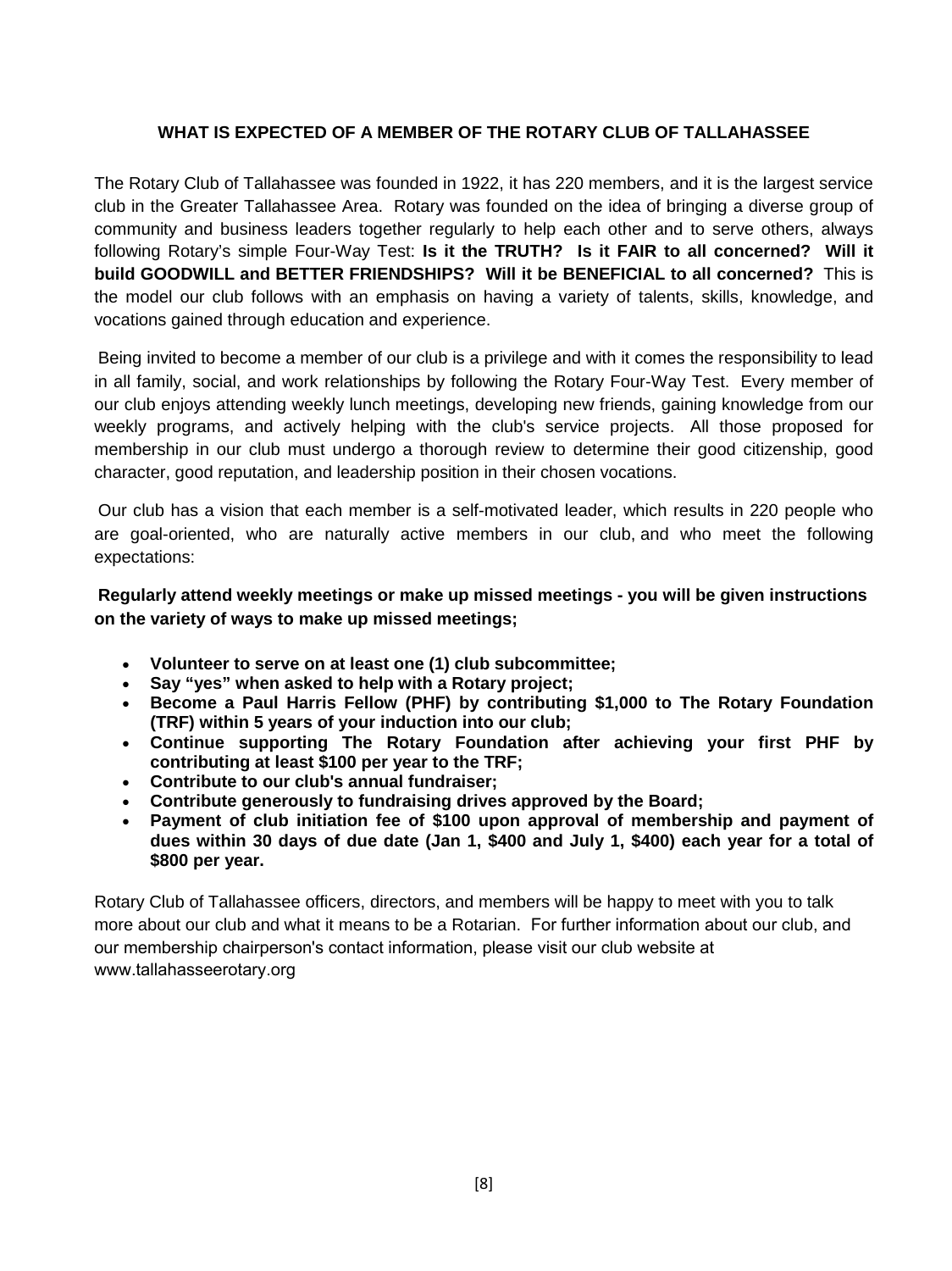

## **ROTARY CLUB OF TALLAHASSEE – MEMBERSHIP PROPOSAL FORM**

| Proposed Member's Contact Information -                                                                                                                                                          |  |
|--------------------------------------------------------------------------------------------------------------------------------------------------------------------------------------------------|--|
|                                                                                                                                                                                                  |  |
|                                                                                                                                                                                                  |  |
| TO THE BOARD OF DIRECTORS:                                                                                                                                                                       |  |
|                                                                                                                                                                                                  |  |
| (Please PRINT Full Name)                                                                                                                                                                         |  |
|                                                                                                                                                                                                  |  |
|                                                                                                                                                                                                  |  |
|                                                                                                                                                                                                  |  |
|                                                                                                                                                                                                  |  |
| Classification (Leave line below blank – to be determined by Rotary Classification Subcommittee):                                                                                                |  |
| Has proposed member ever been a Rotarian or a member of any other service club? _______ If YES, provide name of club,<br>city, and dates.                                                        |  |
| Name of business or profession (If retired, list information regarding last position held):                                                                                                      |  |
| Proposed new member's current position of responsibility:                                                                                                                                        |  |
| What is the principal and recognized activity of proposed member's firm, company or institution?                                                                                                 |  |
| Give such detail as necessary for use by Rotary Classification and Membership Subcommittees in answer to the following:                                                                          |  |
| 1. What services to society does proposed member's occupation render? (Examples: Environmental Protection; Healthcare<br>Management; Financial Advising; Fund Raising; Retail Store Management): |  |
|                                                                                                                                                                                                  |  |

2. Has proposed member been a resident of Tallahassee for at least six months? \_\_\_\_\_\_ If NO, has proposed member held a responsible position in the proposed classification for at least six months prior to becoming a Tallahassee resident? \_\_\_\_\_\_\_ If YES, what position, with whom, and where?

\_\_\_\_\_\_\_\_\_\_\_\_\_\_\_\_\_\_\_\_\_\_\_\_\_\_\_\_\_\_\_\_\_\_\_\_\_\_\_\_\_\_\_\_\_\_\_\_\_\_\_\_\_\_\_\_\_\_\_\_\_\_\_\_\_\_\_\_\_\_\_\_\_\_\_\_\_\_\_\_\_\_\_\_\_\_\_\_\_\_\_\_\_\_\_\_\_\_\_\_